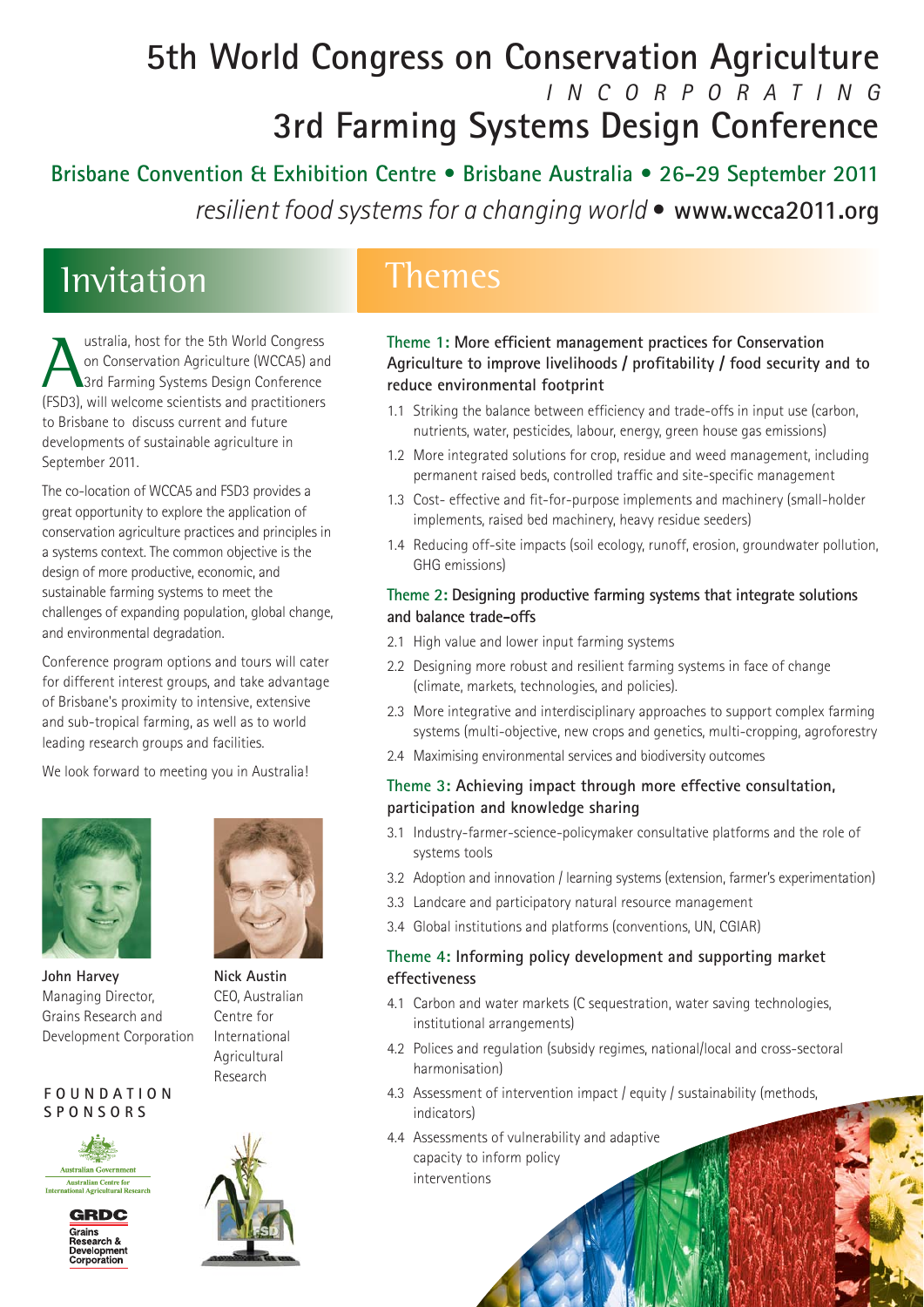## **Paper Submission**

#### **Condensed paper submissions are invited for the**

**5th World Congress on Conservation Agriculture (WCCA5) incorporating 3rd Farming System Design Conference (FSD3).** 

Early paper submission will allow early notification of acceptance, which will be important for overseas delegates needing time to arrange Visas, travel and financial assistance.

The 3-page condensed paper format will provide delegates with a concise record of all papers. It is important that authors follow the Congress paper submission format, which can be downloaded from the Congress website: **www.wcca2011.org/condensed.htm** 

**Super early bird** registration closes on **31st December 2010**. **Early bird** registration closes on **31st March 2011 Final date** for paper submission is **15th May 2011** but earlier submission is advisable for authors particularly seeking oral presentations, or requesting financial assistance.

All inquiries regarding condensed papers for WCCA5 & FSD3 2011should be emailed to: **infowcca5@icmaust.com.au.** 

## **Workshop Proposals**

Workshop proposals are invited to promote debate on important issues of CA and FSD. Details on the website: **www.wcca2011.org/Workshop.htm**

## **Mid-Congress Field Day**

This will be held at University of Queensland Gatton campus on 28 September, featuring demonstrations of high and intermediate-technology conservation agriculture equipment and techniques. It will be combined with CA and FSD workshops, and conclude with the Congress dinner.

## **Venue**

The Brisbane Convention & Exhibition Centre is a world-class purpose-built venue renowned for its operational and service excellence. The Centre is located

in a unique urban cultural and entertainment precinct in the heart of Brisbane known as South Bank.

South Bank is a unique riverside cultural and entertainment precinct in the heart of the city of Brisbane. Set in lush subtropical riverfront parkland, it is a dynamic urban lifestyle and retail precinct that showcases



Queensland's art and culture and hosts one of the world's most important collections of indigenous art. Located on a one kilometre stretch of the Brisbane River, South Bank is home to the only sand and swimming beach in the heart of an Australian city. You'll be surprised at the diversity of attractions, with rainforest walks, more than 30 restaurants, cafes and bars, stylish shops, symphony orchestras, state opera companies, performing arts theatres and art culture including Australia's newest and largest Gallery of Modern Art.

Brisbane is an alive and bustling city of 1.6million people that features all the requisite offerings of the nation's fastest growing capital -world-class facilities and ever-expanding infrastructure, and unparalleled support services, shopping and entertainment. Brisbane also combines traditional Australian informality and friendliness with a multicultural atmosphere. Restaurants offering menus from many different parts of the world can be found within 10 minutes walk of the Congress venue.

The WCCA5 venue of choice is a central city location, convenient for visitors with easy and direct access to an efficient citywide transport network of buses, trains, taxis and the river's high-speed regular catamaran service. The city to airport Air Train is also very convenient and operates from the South Brisbane train station, adjacent to the Brisbane Convention & Exhibition Centre.

## **Registration**

**Key dates for registration**

| Close of Super Early Bird Registration | 31 December 2010 |  |
|----------------------------------------|------------------|--|
| Close of Early Bird Registrations      | 31 March 2011    |  |
| Close of Standard Registrations        | 30 August 2011   |  |

| Registration fees (AU\$) (cost includes field day and dinner) |      |          |
|---------------------------------------------------------------|------|----------|
| Delegates                                                     | OFCD | Non-OECD |
| Super Early-Bird                                              | 700  | 550      |

| Early Bird         | 850  | 650 |  |
|--------------------|------|-----|--|
| Standard           | 1050 | 750 |  |
| Day registrations  | 400  | 400 |  |
| Full time students |      |     |  |
| Super Early-Bird   | 450  | 400 |  |
| Early Bird         | 450  | 400 |  |
| Standard           | 750  | 600 |  |

### **Contact Us**

**All enquiries including registration, accommodation, sponsorship and exhibition should be directed through the Congress secretariat.** 

**WCCA5 & FSD3 2011 Congress Secretariat PO Box 3599 South Brisbane QLD 4101 AUSTRALIA Phone: +61 7 3255 1002 Fax: +61 7 3255 1004 Email: infowcca5@icmsaust.com.au**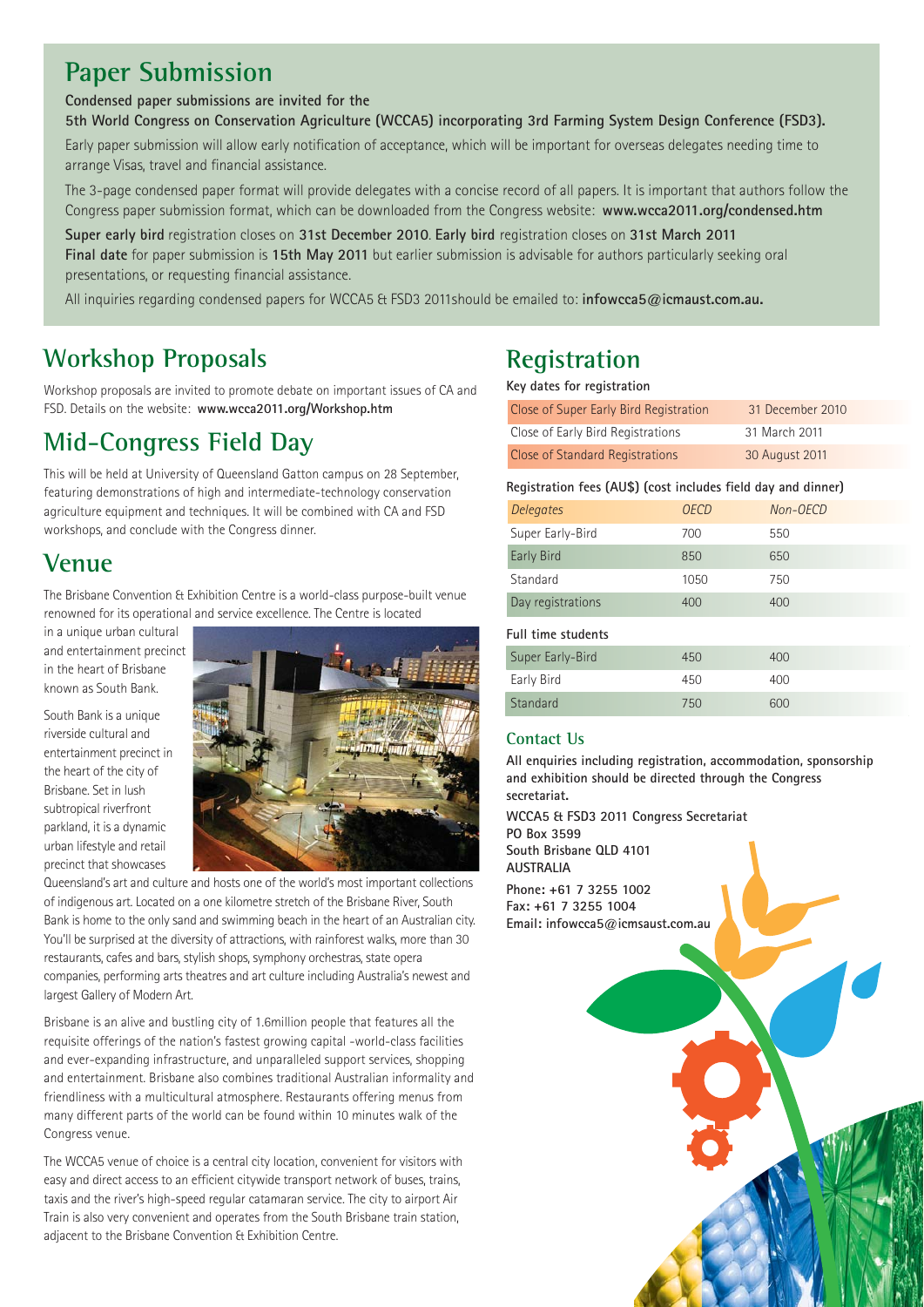# Program Sunday 25th September 2011

4.00pm Plaza Terrace Foyer **Registration Opens** 

6.30pm - Plaza Terrace Room 8.30 pm **Welcome Reception** *sponsored by*  Welcome – Dr Nick Austin, CEO, Australian Centre for International Agricultural Research.



## Program Day 1: Monday 26th September 2011

| ◡                      |                                                                                                                                                                                                                                            | ັ                                                                                                                                                                                   |                                                                                                             |                                                                                                                                              |                                                                                                     |                                                                                                                       |  |
|------------------------|--------------------------------------------------------------------------------------------------------------------------------------------------------------------------------------------------------------------------------------------|-------------------------------------------------------------------------------------------------------------------------------------------------------------------------------------|-------------------------------------------------------------------------------------------------------------|----------------------------------------------------------------------------------------------------------------------------------------------|-----------------------------------------------------------------------------------------------------|-----------------------------------------------------------------------------------------------------------------------|--|
| 8.30am                 | Plaza Terrace Room<br>Welcome to Country Songwoman Maroochy<br>Official Opening: Her Excellency Ms Penelope Wensley, Governor of Queensland and Congress Patron<br>MC Keith Perrett, Chairman, Grains Research and Development Corporation |                                                                                                                                                                                     |                                                                                                             | Welcome on behalf of the Australian Government, The Hon Dr Mike Kelly AM, MP Parliamentary Secretary for Agriculture, Fisheries and Forestry |                                                                                                     |                                                                                                                       |  |
| 9.15am                 | Congress Keynote Speaker<br>Dr Pedro Arreas, President, EMBRAPA - Agricultural Research Corporation of Brazil                                                                                                                              |                                                                                                                                                                                     |                                                                                                             |                                                                                                                                              |                                                                                                     |                                                                                                                       |  |
| $10.00am -$<br>10.30am | <b>Morning Tea</b>                                                                                                                                                                                                                         |                                                                                                                                                                                     |                                                                                                             |                                                                                                                                              |                                                                                                     |                                                                                                                       |  |
| 10.30am                | Plaza Terrace Room<br>Keynote Speaker - Theme 1<br>Dr John Kirkegaard, CSIRO<br>Sense and Nonsense in Conservation Agriculture - Pragmatic Applications in the Right Context                                                               |                                                                                                                                                                                     |                                                                                                             |                                                                                                                                              |                                                                                                     |                                                                                                                       |  |
| 11.00am -              | <b>Concurrent Paper Sessions</b>                                                                                                                                                                                                           |                                                                                                                                                                                     |                                                                                                             |                                                                                                                                              |                                                                                                     |                                                                                                                       |  |
| 12.30pm                | Plaza Terrace Room                                                                                                                                                                                                                         | Plaza 1                                                                                                                                                                             | Plaza 2                                                                                                     | Plaza 3                                                                                                                                      | Plaza 4                                                                                             | Plaza 5                                                                                                               |  |
|                        | 1.1 Efficiencies and<br>Trade-Offs in CA<br><b>Chair Rolf Derpsch</b>                                                                                                                                                                      | 1.4 & 1.5 Reducing Off-Site<br>Impacts with CA<br>Chair Pedro Machado                                                                                                               | 4.1 Carbon and<br><b>Water Markets</b><br><b>Chair Emilio Gonzales</b>                                      | 3.1 Participatory Platforms<br>for R, D&E<br>Chair Brian Sims                                                                                | 2.2 Adapting to climate<br>variability and change<br><b>Chair Elizabeth Clarke</b>                  | 2.2 More Robust and Resilient<br>Farming Systems Design<br><b>Chair David Parsons</b>                                 |  |
| $11.00am -$<br>11.20am | The synergy of raised beds,<br>controlled traffic, minimum<br>tillage and stubble retention<br>deliver higher water use<br>efficiency in SW Vic, Australia<br><b>Renick Peries</b>                                                         | Short-term effect of no-<br>tillage on profitability, soil<br>fertility and microbiota: a<br>case study in a tropical<br>ecosystem (altitude plains,<br>Lao PDR)<br>Pascal Lienhard | Soil Organic Carbon<br>accumulation in<br>conservation agriculture: A<br>review of evidence<br>Sandra Corsi | Impact and adoption of<br>conservation agriculture in<br>Africa: a multi-scale and<br>multi-stakeholder analysis<br><b>Marc Corbeels</b>     | Adapting agriculture to<br>climate change: the need<br>for a systems perspective<br>Lauren Rickards | Opportunities and<br>challenges for the adoption<br>of CA in maize production<br>areas of Laos<br>Guillaume Lestrelin |  |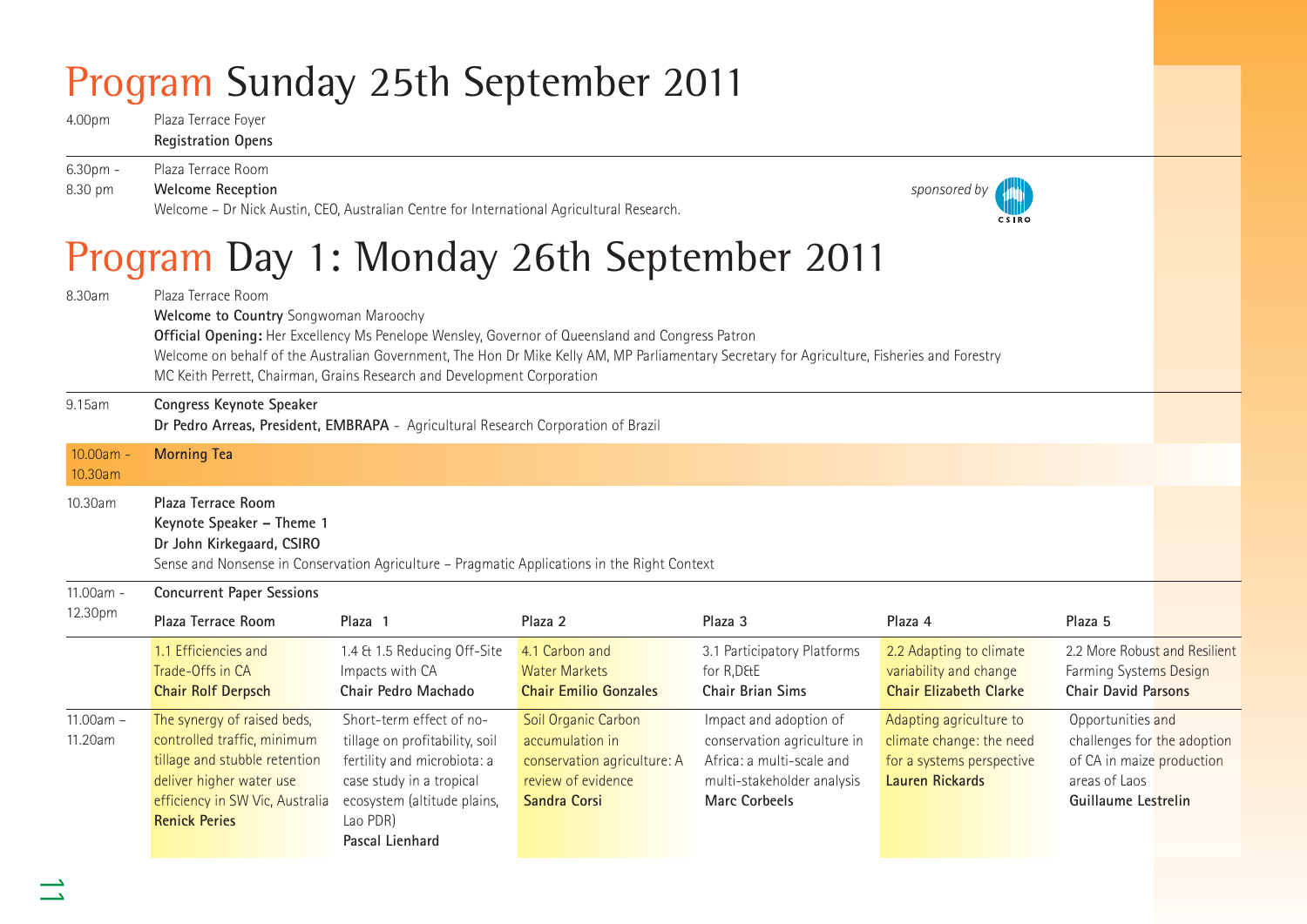12

|                           | Plaza Terrace Room                                                                                                                                                                       | Plaza 1                                                                                                                                                 | Plaza 2                                                                                                                                       | Plaza 3                                                                                                                                            | Plaza 4                                                                                                                                                      | Plaza 5                                                                                                                                         |
|---------------------------|------------------------------------------------------------------------------------------------------------------------------------------------------------------------------------------|---------------------------------------------------------------------------------------------------------------------------------------------------------|-----------------------------------------------------------------------------------------------------------------------------------------------|----------------------------------------------------------------------------------------------------------------------------------------------------|--------------------------------------------------------------------------------------------------------------------------------------------------------------|-------------------------------------------------------------------------------------------------------------------------------------------------|
| $11.20am -$<br>11.35am    | Direct seeded rice and zero<br>tillage wheat: an approach of<br>resource conservation in rice-<br>wheat system of Indo<br>Gangetic plains (IGP) of India<br><b>Virendra Pratap Singh</b> | Conservation agriculture<br>potential effects on Soil<br>Erosion for rainfed crops in<br>the Lake Alaotra region in<br>Madagascar<br><b>Eric Scopel</b> | Harnessing Ecosystem<br>Services with Conservation<br>Agriculture<br><b>Amir Kassam</b>                                                       | Global Overview of the<br>Spread of Conservation<br>Agriculture<br><b>Theodor Friedrich</b>                                                        | Adapting to change: more<br>realistic quantification of<br>impacts and better<br>informed adaptation<br>alternatives<br><b>Daniel Rodriguez</b>              | Striga asiatica : a driving-<br>force for dissemination of<br>CA systems based on<br>Stylosanthes guianensis in<br>Madagascar<br>Olivier Husson |
| $11.35am -$<br>11.50am    | Energy scenario and water<br>productivity of maize based<br>cropping system under<br>conservation agriculture<br>practices in South Asia<br><b>CM Parihar</b>                            | Conservation agriculture,<br>aggregate stability and the<br>organic carbon distribution<br>in soil aggregates<br>Mariela Fuentes                        | A comparison of the<br>greenhouse gas emissions<br>from dryland and irrigated<br>grain farming systems in<br>Australia<br><b>Tek Maraseni</b> | The conservation<br>agriculture Network for SE<br>Asia -CANSEA, an initiative<br>to develop & disseminate<br>CA in SE Asia<br>Jean-Claude Legoupil | Assessing the adaptation of<br>arable farmers to climate<br>change using DEA and bio-<br>economic modelling<br><b>Argyris Kanellopoulos</b>                  | Acehnese farmers trial<br>conservation farming<br>techniques<br>Gavin Tinning                                                                   |
| $11.50am -$<br>12.05pm    | Irrigation performance and<br>seasonal changes under<br>permanent raised beds on<br>vetrisols in Old, Australia<br>Ghani Akbar                                                           | The effects of soil<br>conservation practices<br>implemented in basal<br>plateau scarp -southern<br><b>Brazil</b><br>Gustavo Merten                     | An index to rate the quality<br>of no-till systems: a<br>conceptual framework<br><b>Glaucio Roloff</b>                                        | Development and<br>promotion of zero tillage in<br>Iraq and Syria<br>Colin Piggin                                                                  | Capacity of broadacre<br>farmers to adapt to climate<br>change in Queensland<br><b>Kerry Bridle</b>                                                          | Assessment of tradeoffs for<br>biomass uses between<br>livestock and soil cover at<br>farm level<br>Krishna Naudin                              |
| $12.05$ pm $-$<br>12.20pm | Evaluation of mulch for<br>irrigated zero till wheat in<br>north-west India<br><b>Balwinder Singh</b>                                                                                    | Carbon sustainability and<br>productivity of maize based<br>cropping system under CA<br>practices in Indo-Gangetic<br>plains<br>Shankar Jat             | An index to rate the quality<br>of no-till systems:<br>validation<br><b>Glaucio Roloff</b>                                                    | CA coordination in<br>Zimbabwe, through the<br>Zimbabwe CA<br>Michael Jenrich                                                                      | Performance of an efficient<br>dairy farm system using<br>combined environmental<br>impact mitigation strategies<br>in a variable climate<br>Vicki Burggraaf | Short term intensive<br>rotational grazing in native<br>pasture: Effects on soil<br>nitrate and extractable P<br>Gholamreza Sanjari             |
| $12.20pm -$<br>12.30pm    | <b>Discussion</b>                                                                                                                                                                        |                                                                                                                                                         |                                                                                                                                               |                                                                                                                                                    |                                                                                                                                                              |                                                                                                                                                 |
| 12.30pm -<br>1.30pm       | <b>Lunch &amp; Exhibition</b>                                                                                                                                                            |                                                                                                                                                         |                                                                                                                                               |                                                                                                                                                    |                                                                                                                                                              |                                                                                                                                                 |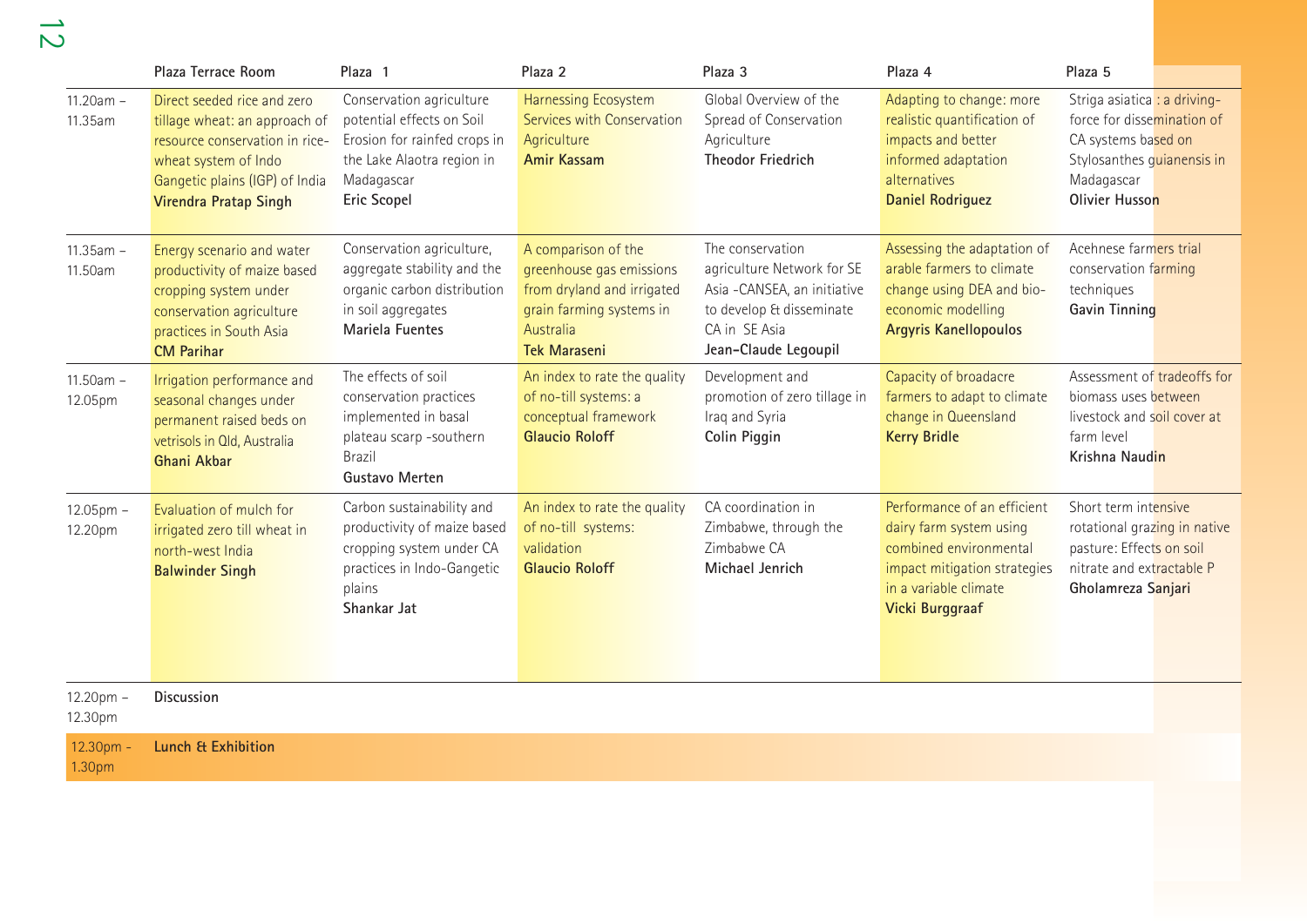1.30pm - **Concurrent Paper Sessions**

| 3.00pm                  | <b>Plaza Terrace</b>                                                                                                                                                                              | Plaza 1                                                                                                                                                | Plaza <sub>2</sub>                                                                                                                                                                           | Plaza 3                                                                                                                                                              | Plaza 4                                                                                                                                                                                          | Plaza 5                                                                                                                                                                          |
|-------------------------|---------------------------------------------------------------------------------------------------------------------------------------------------------------------------------------------------|--------------------------------------------------------------------------------------------------------------------------------------------------------|----------------------------------------------------------------------------------------------------------------------------------------------------------------------------------------------|----------------------------------------------------------------------------------------------------------------------------------------------------------------------|--------------------------------------------------------------------------------------------------------------------------------------------------------------------------------------------------|----------------------------------------------------------------------------------------------------------------------------------------------------------------------------------|
|                         | 1.1 Efficiencies and<br>Trade-Offs in CA<br>Chair Mahesh Gathala                                                                                                                                  | 1.3 Effective CA<br>Equipment<br>Chair John Blackwell                                                                                                  | 1.6 Adaptation of CA<br>across environments<br>Chair Saidi Mkomwa                                                                                                                            | 3.1 Participatory Platforms<br>for R, D&E<br>Chair Emilio<br>Gonzalez-Sanchez                                                                                        | 2.2 Opportunities and<br>Trade-offs in farming<br>systems design<br><b>Chair Valentin Picasso</b>                                                                                                | 2.2 More integrative<br>analyses in farming<br>systems design<br>Chair Howard Cox                                                                                                |
| $1.30pm$ -<br>1.50pm    | CA in cereal systems of South<br>Asia: Effect on crop<br>productivity & carbon based<br>sustainability index<br>ML Jat                                                                            | Disc seeders in conservation<br>agriculture: An Australian<br>survey<br>Jack Desboilles                                                                | Genetic control of wheat<br>adaptation to conservation<br>agriculture<br><b>Richard Trethowan</b>                                                                                            | Decision support systems,<br>risk assessment and priority<br>setting - some experiences<br>and opinions<br>David Freebairn                                           | Robustness of livestock<br>farmers to climate<br>variability: a case study in<br>Uruguay<br><b>Valentin Picasso</b>                                                                              | A decision support tool for<br>optimizing integration of<br>specialty crop enterprises in<br>grain production systems<br>Lori Hoagland                                           |
| $1.50pm$ -<br>2.05pm    | Short term agronomic gains<br>from conservation agriculture<br>in NW China<br><b>Allen McHugh</b>                                                                                                 | Improved no-till seeding<br>performance in Northern<br>China using powered-chain<br>residue manager<br>Li Hui                                          | Cereal system<br>characterization and<br>potential of conservation<br>agriculture in South Asia<br>Vijesh Krishna                                                                            | Inclusive research for<br>agricultural development:<br>farmers' participation and<br>innovation<br>Ajai Kumar                                                        | Western Australian farm<br>businesses build resilience<br><b>David Maxwell Gray</b>                                                                                                              | Modelling sowing time<br>response of canola in the<br>northern wheatbelt of<br>Western Australia<br><b>Bob French</b>                                                            |
| $2.05$ pm $-$<br>2.20pm | Enhancing nitrogen use<br>efficiency in wheat sown into<br>rice residue and effect of straw<br>management on soil health in<br>rice-wheat system in North<br>West India<br><b>Yadvinder Singh</b> | Machinery Development for<br>crop residue management<br>under direct drilling<br>Harminder Singh                                                       | Upland rice under zero<br>tillage in Brazil: Performance<br>of Embrapa cultivars, cover<br>crops, soil mineral nitrogen,<br>furrow compaction and<br>termite control<br><b>Pedro Machado</b> | Assessing production risks<br>in agricultural systems - a<br>modelling study with<br>APSIM-maize in New<br>Zealand<br><b>Edmar Teixeira</b>                          | Can corporate farms<br>provide new pathways to<br>improve the profitability<br>and productivity of family<br>farms?<br><b>Brendan Lynch</b>                                                      | Modelling options for a<br>Western Queensland mixed<br>grain and graze farm<br>evaluating enterprise<br>options under climate<br>change<br><b>Howard Cox</b>                     |
| $2.20$ pm $-$<br>2.35pm | InfoRCT: productivity, income<br>and environment simulation<br>tool for CA based rice-wheat<br>rotation<br><b>Yashpal Saharawat</b>                                                               | Advanced Design of<br>Permanent Raised Bed<br>Machinery in Pakistan<br>Muhammad Irfan                                                                  | Conservation tillage<br>improves soil properties and<br>crops yields in North China<br>He Jin                                                                                                | An integrated systems<br>thinking deliberative<br>process to explore<br>approaches for dealing with<br>the impacts of land use on<br>water quality<br>Liz Wedderburn | Using value chain systems<br>modelling to develop more<br>sustainable cool temperate<br>vegetable marketing systems<br>in a transitional economy: a<br>case study in PNG<br><b>Laurie Bonney</b> | Mixed crop-livestock<br>businesses reduce price and<br>climate-induced variability<br>in farm returns: a model-<br>derived case study<br>Lindsay Bell                            |
| $2.35$ pm $-$<br>2.50pm | Sustainable agriculture in the<br>Aral Sea Basin: Introducing<br>Legumes in Crop Rotations<br><b>Maryse Bourgault</b>                                                                             | Economics of alternatives of<br>owning the Happy Seeder<br>for managing stubble and<br>direct drilling wheat in<br>Rice-Wheat System<br>Rajinder Singh | Conservation agriculture in<br>Haryana, India: Past<br><b>Experiences &amp; Future Plans</b><br><b>Ashok K Yadav</b>                                                                         | Combining different<br>modelling approaches for a<br>participative assessment of<br>alternative agricultural<br>systems at different scales<br>Sylvestre Delmotte    | <b>Cultivation of African</b><br>Walnut Tetracarpidium<br>conophorum Mull. (Arg) on<br><b>Agricultural Plantation: An</b><br>approach to CA in Nigeria<br>Folaranmi Babalola                     | Feed gaps and the effect of<br>cereal grazing in a dryland<br>farming system of the South<br>Australian Mallee - a crop-<br>livestock model application<br>Katrien Descheemaeker |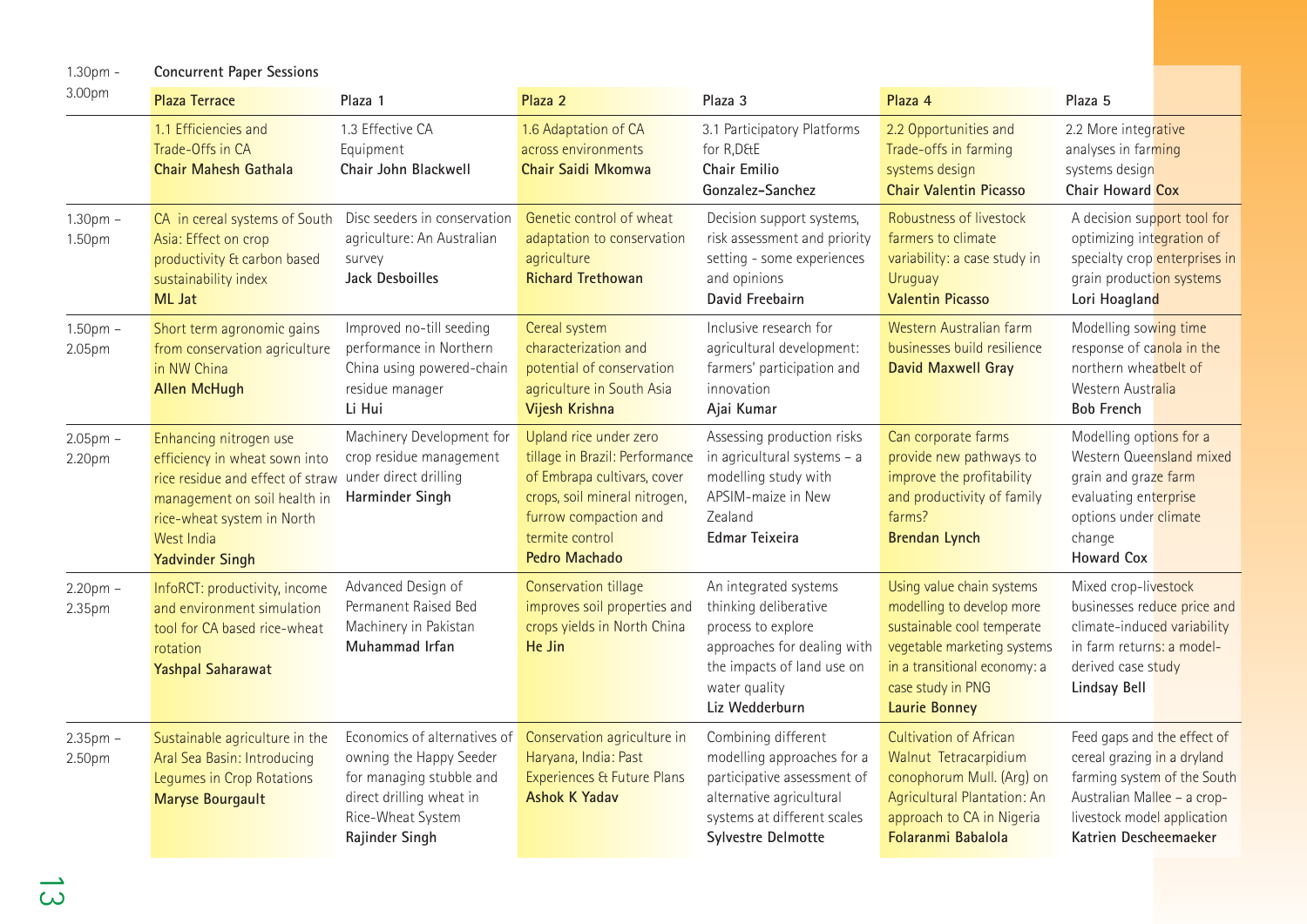| $\rightarrow$          |                                                                                                                        |                                                                    |                                                                                  |                                                                                                                                           |                                                                                        |                                                                     |                                |
|------------------------|------------------------------------------------------------------------------------------------------------------------|--------------------------------------------------------------------|----------------------------------------------------------------------------------|-------------------------------------------------------------------------------------------------------------------------------------------|----------------------------------------------------------------------------------------|---------------------------------------------------------------------|--------------------------------|
| $2.50pm -$<br>3.00pm   | <b>Discussion</b>                                                                                                      |                                                                    |                                                                                  |                                                                                                                                           |                                                                                        |                                                                     |                                |
| $3.00pm -$<br>3.30pm   | <b>Afternoon Tea</b>                                                                                                   |                                                                    |                                                                                  |                                                                                                                                           |                                                                                        |                                                                     |                                |
| $3.30pm$ -             | <b>Concurrent Workshop Sessions</b>                                                                                    |                                                                    |                                                                                  |                                                                                                                                           |                                                                                        |                                                                     |                                |
| 5.00pm                 | <b>Plaza Terrace</b>                                                                                                   | Plaza 1                                                            | Plaza 2                                                                          | Plaza 3                                                                                                                                   | Plaza 4                                                                                | Plaza 5                                                             |                                |
|                        | Maize Legume Intensification<br>in Eastern Southern Africa<br>(SIMLESA I)<br>Mulugetta Mekuria<br>(CIMMYT)             | Sustainable Farm Practices<br>& Policies<br>lan Thompson (DAFF)    | Adaptive Systems for a<br><b>Changing World</b><br>Drew Lyon (U. of<br>Nebraska) | Reduced Labour for Lower<br>Mekong Farming<br>Pheng Sengxua (NAFRI) &<br>Len Wade (CSU)                                                   | Farming Systems to<br><b>Minimise GHG Emissions</b><br>Peter Thorburn, (CSIRO)         | No-till, the need for an<br>agreed definition<br>Pat Wall, (CIMMYT) |                                |
| $5.00pm$ -<br>6.00pm   | Plaza Terrace Room<br>Reflections: International Panel                                                                 |                                                                    |                                                                                  |                                                                                                                                           |                                                                                        |                                                                     |                                |
| 6.30 pm $-$<br>9.00 pm | Congress rooms will be available for special interest group meetings                                                   |                                                                    |                                                                                  |                                                                                                                                           |                                                                                        |                                                                     |                                |
| 6.00pm                 |                                                                                                                        |                                                                    |                                                                                  | International Farmers Event hosted by CAAANZ (Conservation Agriculture Alliance of Australia and New Zealand) - Jean-Francois Rochecouste |                                                                                        | Plaza Room 5                                                        |                                |
| 7.30pm                 | WCCA 5 International Steering Committee Meeting 1st meeting - By Invitation Only                                       |                                                                    |                                                                                  |                                                                                                                                           |                                                                                        | Boardroom 2 (Mezzanine Level)                                       |                                |
| $8.30am -$<br>9.00am   | Program Day 2: Tuesday 27th September 2011<br>Plaza Terrace Room<br>Keynote Speaker - Theme 2<br>Dr Mario Herrero ILRI |                                                                    |                                                                                  | Production systems for the future: balancing trade-offs between food production, efficiency, livelihoods and the environment              |                                                                                        |                                                                     |                                |
| $9.00am -$<br>10.00am  | Poster Presentations - Plaza Terrace Foyer                                                                             |                                                                    |                                                                                  |                                                                                                                                           |                                                                                        |                                                                     |                                |
| 10.00am -<br>10.30am   | <b>Morning Tea</b>                                                                                                     |                                                                    |                                                                                  |                                                                                                                                           |                                                                                        |                                                                     |                                |
| 10.30am -              | <b>Concurrent Paper Sessions</b>                                                                                       |                                                                    |                                                                                  |                                                                                                                                           |                                                                                        |                                                                     |                                |
| 12.00pm                | <b>Plaza Terrace</b>                                                                                                   | Plaza 1                                                            | Plaza 2                                                                          | Plaza 3                                                                                                                                   | Plaza 4                                                                                | Plaza 5                                                             |                                |
|                        | 1.2 More integrative CA<br>systems Solutions<br>Chair Li Hongwen                                                       | 1.4 & 1.5 Reducing Off and<br>On-Site Impacts<br>Chair Eric Scopel | 4.2 Policies and Regulation<br><b>Chair Glaucio Roloff</b>                       | 3.2 Adoption and<br>Innovation platforms<br>Chair Jay Cummins                                                                             | 2.3 More integrative analyses<br>in farming systems design<br><b>Chair Colin Birch</b> | in farming systems design<br>Chair Holger Meinke                    | 2.3 New systems analysis tools |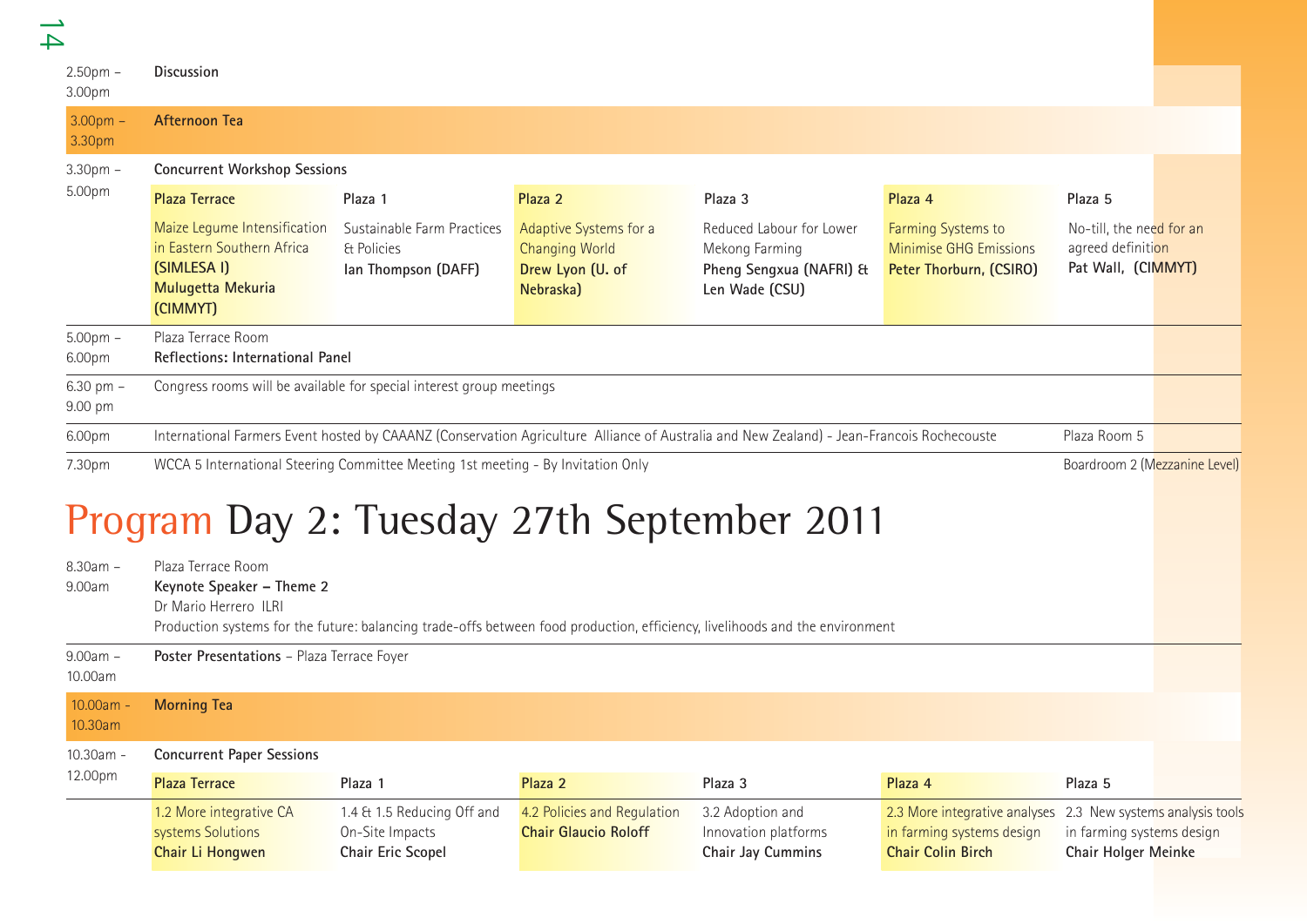| $10.30am -$<br>10.50am | Soil and yield improvements<br>from Controlled Traffic<br>Farming CTF on a Red<br>Chromosol were similar to CTF<br>on a swelling Black Vertosol<br><b>Tim Ellis</b>                    | Crop roots and crop<br>residues management:<br>impacts on soil structure<br>under zero tillage<br>Mariela Fuentes                                                                                           | Mainstreaming CA:<br>Challenges to Adoption,<br><b>Institutions and Policy</b><br><b>Amir Kassam</b>                                                    | Initiating Sustainable<br>Agricultural Systems through<br>Conservation Agriculture in<br>Mozambique: Preliminary<br>experiences from SIMLESA<br>Isiah Nyagumbo      | Farm typologies and<br>resilience: The diversity of<br>livelihood strategies seen as<br>alternative system states<br><b>Pablo Tittonell</b>                                    | Reducing the cost of<br>complexity for greater<br>farming systems change<br>Rick Llewellyn                                                                    |
|------------------------|----------------------------------------------------------------------------------------------------------------------------------------------------------------------------------------|-------------------------------------------------------------------------------------------------------------------------------------------------------------------------------------------------------------|---------------------------------------------------------------------------------------------------------------------------------------------------------|---------------------------------------------------------------------------------------------------------------------------------------------------------------------|--------------------------------------------------------------------------------------------------------------------------------------------------------------------------------|---------------------------------------------------------------------------------------------------------------------------------------------------------------|
| 10.50am -<br>11.05am   | Comparison of different soil<br>tillage systems, under several<br>crop rotations in wheat<br>production at Central Anatolian and crop productivity<br>Plateu, Turkey<br>Ýrfan Gültekin | Conservation agriculture in<br>southern Africa: Longer<br>term trends in soil quality<br>Christian Thierfelder                                                                                              | Ecological responses to<br>public policy scenarios in<br>farmlands: a bio-economic<br>modelling approach<br><b>Lauriane Mouysset</b>                    | Adaptation of Conservation<br>Agriculture by smallholder<br>farmers in Malawi: drivers,<br>intensity, benefits and<br>problems for up scaling<br>Amos Robert Ngwira | <b>Building social resilience</b><br>through understanding<br>capacities of smallholder<br>farming in Papua New<br>Guinea<br><b>Colin Birch</b>                                | ADOPT: a tool for evaluating<br>adoptability of agricultural<br>innovations<br>Geoff Kuehne                                                                   |
| $11.05am -$<br>11.20am | The effects of minimum and<br>conventional tillage systems on<br>maize grain yield and soil<br>fertility in western Ethiopia<br>Tolessa Debele Dilalessa                               | No-tillage effects on soil<br>carbon storage and carbon<br>dioxide emissions in<br>northern China<br>En Ke Liu                                                                                              | Opportunities for<br>Conservation Agriculture in<br>the European Union'<br>schemes 2020<br><b>Gottlieb Basch</b>                                        | The Role of Social Capital in<br>the Adoption of<br>Conservation Agriculture:<br>The Case of likoti in Lesotho.<br>Amir Kassam                                      | A framework for exploring<br>rural futures through<br>collective learning<br>M Wedderburn                                                                                      | Exploring hotspots in the<br>carbon footprint and energy<br>use profiles of tomatoes<br>grown for the Sydney market<br>Girija Page                            |
| $11.20am -$<br>11.35am | <b>Controlled Traffic/ Permanent</b><br><b>Bed Farming Reduces GHG</b><br>Emissions<br><b>Jeff Tullberg</b>                                                                            | Happy seeder technology: a<br>solution for residue<br>management for the<br>sustainability of the rice-<br>wheat system of the<br>Indo-Gangetic Plains<br>Mahesh Gathala                                    | <b>Regional Conservation</b><br>Agriculture project proposal<br>in degraded annual<br>cropping systems areas in<br>South East Asia<br>Panyasiri Khamkéo | Extension and determinants<br>for adoption of direct<br>seeding mulch-based<br>systems in smallholder<br>agriculture, LAO PDR<br>Frédéric Jullien                   | The sustainable<br>intensification of maize-<br>legume farming systems in<br>eastern and southern Africa<br>(SIMLESA) program<br>Mekuria Mulugetta                             | The expected value of<br>seasonal stream-flow<br>forecasts to a grain-cotton<br>irrigator in the Condamine-<br>Balonne catchment.<br><b>Brendan Power</b>     |
| 11.35am -<br>11.50am   | Controlled Traffic Farming -<br>more productivity,<br>sustainability and resilience<br><b>Don Yule</b>                                                                                 | The Contribution of Rainfall<br>Erosivity, Soil Cover and<br>Organic Carbon to Soil loss and<br>Run-off under Conservation<br>Agriculture on a Fersiallitic Red<br>clay soil in Zimbabwe<br>Isaiah Nyagumbo | Brazilian Public Policy to<br>Mitigate and Adapt for<br>Climate Change and<br>Develop a Low-Carbon<br><b>Agriculture Plan</b><br>Luiz Cordeiro          | Predisposition for<br>Conservation Agriculture in<br>North West Ghana<br>Keith Moore                                                                                | Improving cattle<br>profitability in mixed crop-<br>livestock systems in south<br>central coastal Vietnam<br>using an integrated<br>modelling approach<br><b>David Parsons</b> | To mix or not to mix :<br>evidences for the<br>unexpected high<br>productivity of new<br>complex agrivoltaic and<br>agroforestry systems.<br>Christian Dupraz |
| 11.50am -<br>12.00pm   | Discussion                                                                                                                                                                             |                                                                                                                                                                                                             |                                                                                                                                                         |                                                                                                                                                                     |                                                                                                                                                                                |                                                                                                                                                               |
| 12.00pm -<br>12.30pm   | Plaza Terrace Room<br>Keynote Speaker - Theme 3<br>Dr Dennis Garrity, ICRAF<br>Making Conservation Agriculture Ever Green                                                              |                                                                                                                                                                                                             |                                                                                                                                                         |                                                                                                                                                                     |                                                                                                                                                                                |                                                                                                                                                               |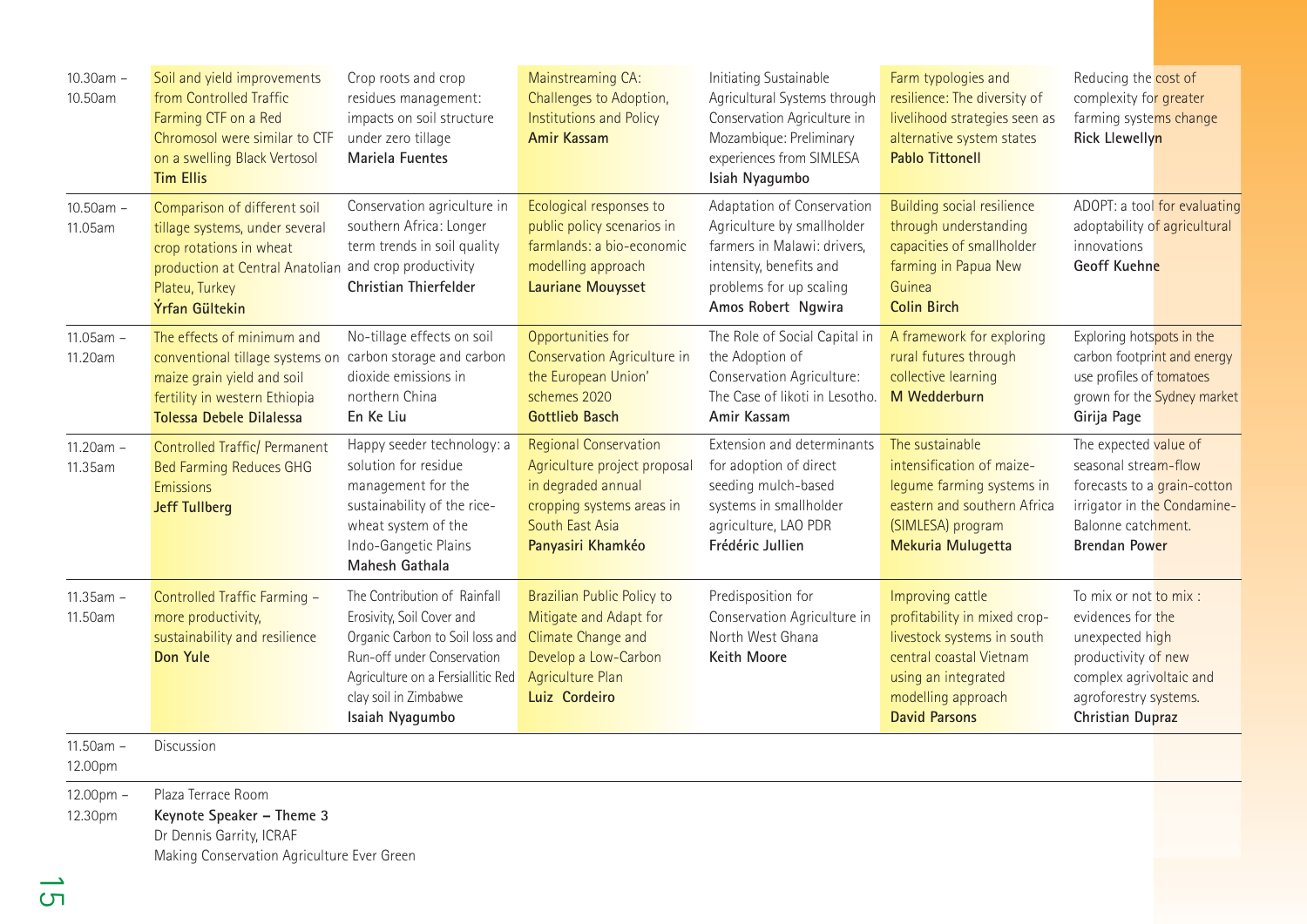| $12.30pm -$<br>1.30pm | Lunch, Exhibition and Poster Presentations                                                                                                                                                                   |                                                                                                                                |                                                                 |                                                                  |                                                                                                                                                                                    |         |                                                                                                             |                                                                                                                                                              |                                                            |
|-----------------------|--------------------------------------------------------------------------------------------------------------------------------------------------------------------------------------------------------------|--------------------------------------------------------------------------------------------------------------------------------|-----------------------------------------------------------------|------------------------------------------------------------------|------------------------------------------------------------------------------------------------------------------------------------------------------------------------------------|---------|-------------------------------------------------------------------------------------------------------------|--------------------------------------------------------------------------------------------------------------------------------------------------------------|------------------------------------------------------------|
| 1.30pm-<br>3.00pm     | <b>Concurrent Workshop Sessions</b><br><b>Plaza Terrace Room</b>                                                                                                                                             | Plaza 1                                                                                                                        |                                                                 | Plaza 2                                                          |                                                                                                                                                                                    | Plaza 3 |                                                                                                             | Plaza 4                                                                                                                                                      |                                                            |
|                       | Maize Legume Intensification in<br>Eastern Southern Africa<br>(SIMLESA II)<br>Mulugetta Mekuria (CIMMYT)                                                                                                     | Modelling Mixed Crop-Livestock<br>Systems<br>Andrew Moore (CSIRO)                                                              |                                                                 | world<br>Rob Youl (Australian Landcare<br>International)         | Landcare - a model for promoting<br>sustainable agriculture around the                                                                                                             |         | Controlled Traffic and Permanent<br>Beds Sustainable for CA<br>Don Yule (CTF Solutions)                     | Integrated Assessment of Farming<br><b>Systems: Categorising Diversity,</b><br><b>Simulating Trade-offs</b><br>(Typologies I)<br><b>Walter Rossing (WUR)</b> |                                                            |
| $3.00pm -$<br>3.30pm  | <b>Afternoon Tea</b>                                                                                                                                                                                         |                                                                                                                                |                                                                 |                                                                  |                                                                                                                                                                                    |         |                                                                                                             |                                                                                                                                                              |                                                            |
| $3.30pm -$<br>5.00pm  | <b>Concurrent Paper Sessions</b><br><b>Plaza Terrace Room</b>                                                                                                                                                | Plaza 1                                                                                                                        | Plaza 2                                                         |                                                                  | Plaza 3                                                                                                                                                                            |         | Plaza 4                                                                                                     | Plaza 5                                                                                                                                                      |                                                            |
| $3.30pm$ -<br>3.50pm  | 1. 2 More integrative CA<br>systems Solutions<br><b>Chair Liz Humphreys</b>                                                                                                                                  | 1.3 Effective CA Equipment<br>Chair Harminder Sidhu                                                                            | Equity, Sustainability,<br>Capacity<br><b>Chair Amir Kassam</b> | 4.3 & 4.4 Policy Impacts on<br><b>Vulnerability and Adaptive</b> | 3.2 Adoption and Innovation<br>platforms<br>Chair Mary Johnson                                                                                                                     |         | 2.3 The role of systems<br>analysis in co-learning<br><b>Chair Walter Rossing</b>                           | 2.3 Opportunities and<br>trade-offs in farming<br>systems design<br>Chair Drew Lyon                                                                          |                                                            |
| $3.30pm -$<br>3.50pm  | The Effect of Tillage Practice<br>and Residue Management on<br>Wheat Yield and Yield Stability equipment industry in sub-<br>in Two Agro-ecological<br><b>Environments in Mexico</b><br><b>Bram Govaerts</b> | Development of the<br>conservation agriculture<br>Saharan Africa<br><b>Brian Sims</b>                                          | District, Syria<br><b>Shinan Kassam</b>                         | Conservation agriculture:<br>Perspectives from Salamieh          | Integrating Conservation<br>Agriculture into Formal<br><b>Education Systems</b><br><b>Tonie Putter</b>                                                                             |         | The role of systems analysis<br>in co-learning<br><b>Walter Rossing</b>                                     | Nitrogen is essential to<br>capture the benefit of<br>of South Australia<br><b>Victor Sadras</b>                                                             | summer rainfall for wheat in<br>Mediterranean environments |
| $3.50pm$ -<br>4.05pm  | Rice straw mulching and<br>nitrogen management to<br>improve productivity of no-till<br>wheat following rice in<br>Bangladesh<br><b>Ataur Rahman</b>                                                         | Versatile Multi-crop Planter<br>for Two-wheel Tractors: An<br>Innovative Option for<br><b>Smallholders</b><br>Md. Enamul Haque | North-West India<br><b>Nick Milham</b>                          | Policy impacts on land-use<br>and agricultural practices in      | Conservation Agriculture in<br>Tanzania: The Case of<br>Mwangaza B CA Farmer<br>Field School (FFS), Rhotia<br>Village, Karatu District,<br>Arusha Tanzania<br><b>Wlfred Mariki</b> |         | Co-innovation of family<br>farm systems in Uruguay:<br>the role of farm modeling<br>Santiago Dogliotti Moro | Stubble retention in<br>cropping in South-East<br>Australia: benefits and<br>challenges<br>Len Wade                                                          |                                                            |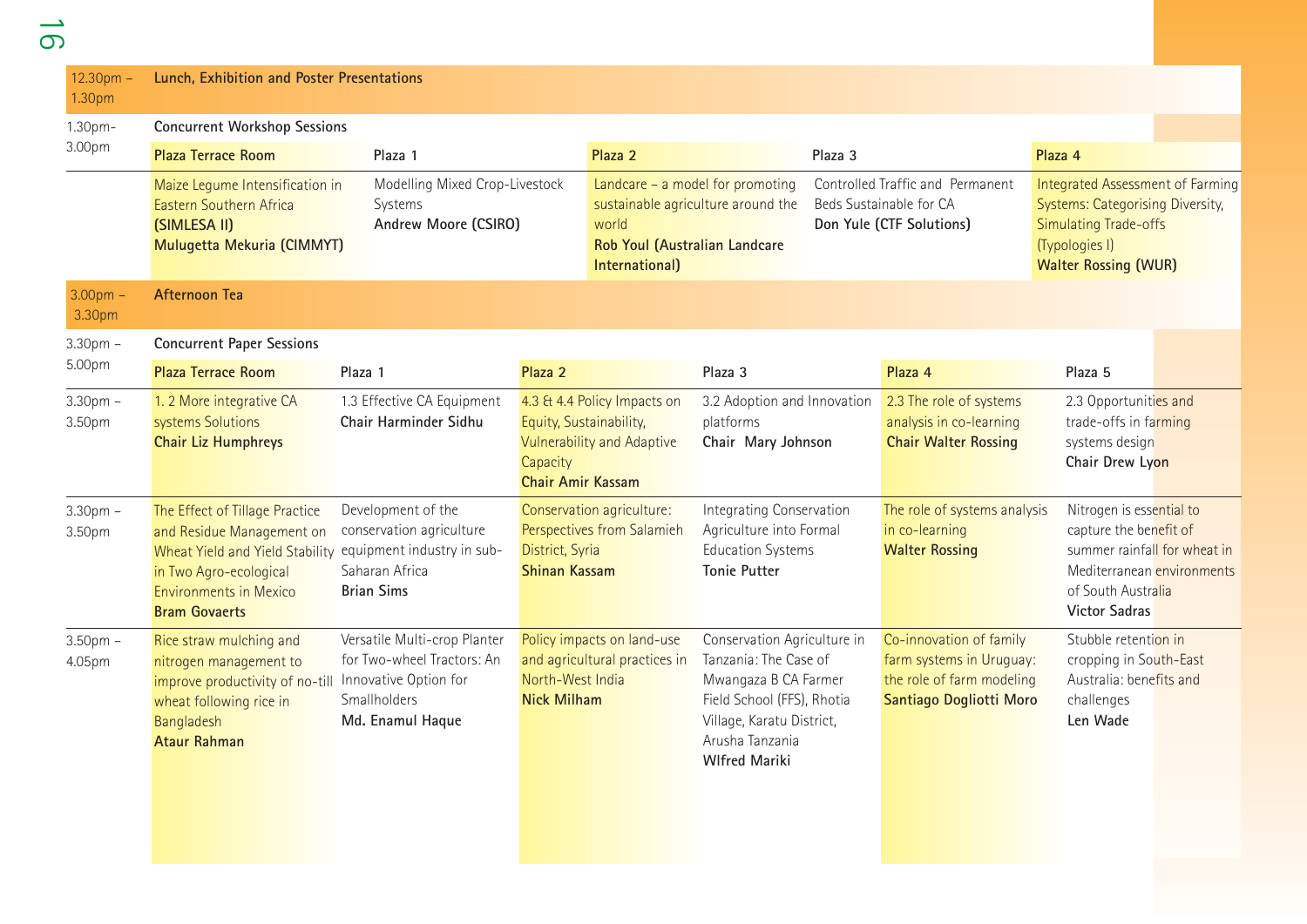| $4.05$ pm $-$<br>4.20pm  | The impact of trash<br>management and tillage on<br>soybean productivity in<br>sugar-based farming systems<br><b>Neil Halpin</b>                             | Improving furrow backfill in<br>rotary strip-tillage systems<br>Md. Abdul Matin                                                                                     | Scope of sustainability - Do<br>castor beans and the<br>biodiesel industry offer<br>family farmers a sustainable<br>development opportunity in<br>Brazil?<br><b>Madeleine Florin</b> | Training Programme to<br>Overcome Barriers and to<br>Intensify the Adoption of<br>Conservation Agriculture in<br>the Eastern Cape Province,<br>South Africa<br>Dirk Lange | Assessing rural resources<br>and rural livelihood<br>development strategies<br>combining socioeconomic<br>and spatial methodologies<br>Krishna Bahadur | Biomass shifts and<br>suppresses weed<br>populations under<br>conservation agriculture<br><b>Michael Mulvaney</b>             |  |
|--------------------------|--------------------------------------------------------------------------------------------------------------------------------------------------------------|---------------------------------------------------------------------------------------------------------------------------------------------------------------------|--------------------------------------------------------------------------------------------------------------------------------------------------------------------------------------|---------------------------------------------------------------------------------------------------------------------------------------------------------------------------|--------------------------------------------------------------------------------------------------------------------------------------------------------|-------------------------------------------------------------------------------------------------------------------------------|--|
| 4.20pm -<br>4.35pm       | Crop residues, an effective tool Innovations for relay<br>for improving wheat growth<br>and suppression of some<br>associated weeds<br><b>Mahmoud Hozayn</b> | planting of wheat in cotton:<br>a breakthrough for<br>enhancing productivity and<br>profitability in cotton-wheat<br>systems of South Asia<br><b>Gurmeet Buttar</b> | <b>Conservation Agriculture</b><br>and Rainfall variability in<br>Zambia: Is CA a promising<br>option for responding to<br>droughts and floods?<br><b>Bridget Umar</b>               | Factors Affecting Adoption<br>of Conservation Agriculture<br>in Malawi (A Case Study of<br>Salima District)<br>James L Mlamba                                             | A Spatial Analysis: Creating<br>similarity domains for<br>targeted research sites in<br>Zimbabwe<br><b>Andries Potgieter</b>                           | Sustainable intensification<br>of maize-bean production<br>among smallholder farmers<br>in western Kenya<br>John Achieng      |  |
| $4.35$ pm $-$<br>4.50pm  | Carbon Footprint of Crop<br>Production due to shift from<br><b>Conventional to Conservation</b><br>Agriculture<br>Ranjan Laik                                | Effect of narrow opener<br>geometry on lateral surface<br>soil movement and<br>implications for no-till<br>seeding<br>Aliakbar Solhjou                              | From local Min-Till<br>experience to a strategy for<br>CA development in EU<br><b>Gerard Rass</b>                                                                                    | Barriers and emerging<br>success factors towards<br>effective ca adoption in the<br>Uluguru Mountains,<br>Tanzania.<br>Monica Coll Besa                                   | Identifying the fit for<br>perennial forage options in<br>a crop-livestock system: use<br>of a whole-farm<br>optimization model<br>Marta Monjardino    | Agroforestry Adaptation<br>and Mitigation Options for<br>Smallholder Farmers<br>Vulnerable to Climate<br>Change<br>Brenda Lin |  |
| $4.50pm$ -<br>5.00pm     | Discussion                                                                                                                                                   |                                                                                                                                                                     |                                                                                                                                                                                      |                                                                                                                                                                           |                                                                                                                                                        |                                                                                                                               |  |
| $5.00pm$ -<br>6.00pm     | Concurrent "So What?" Sessions What's the practical significance of what we've seen and heard so far?                                                        |                                                                                                                                                                     |                                                                                                                                                                                      |                                                                                                                                                                           |                                                                                                                                                        |                                                                                                                               |  |
|                          | Plaza Terrace Room<br>Theme 1                                                                                                                                | Plaza 1<br>Theme 2                                                                                                                                                  |                                                                                                                                                                                      | Plaza 2<br>Theme 3                                                                                                                                                        | Plaza 3<br>Theme 4                                                                                                                                     |                                                                                                                               |  |
| $6.30$ pm $-$<br>9.00 pm | Congress rooms will be available for special interest group meetings                                                                                         |                                                                                                                                                                     |                                                                                                                                                                                      |                                                                                                                                                                           |                                                                                                                                                        |                                                                                                                               |  |
| 6.00pm                   | CANSEA Reception - Jean-Claude Legoupil<br>(Conservation Agriculture Network for South East Asia)<br>Plaza Room 5                                            |                                                                                                                                                                     |                                                                                                                                                                                      |                                                                                                                                                                           |                                                                                                                                                        |                                                                                                                               |  |
| 7.30pm                   | Boardroom 2 (Mezzanine Level)<br>WCCA 5 International Steering Committee Meeting 2nd meeting<br>By Invitation Only                                           |                                                                                                                                                                     |                                                                                                                                                                                      |                                                                                                                                                                           |                                                                                                                                                        |                                                                                                                               |  |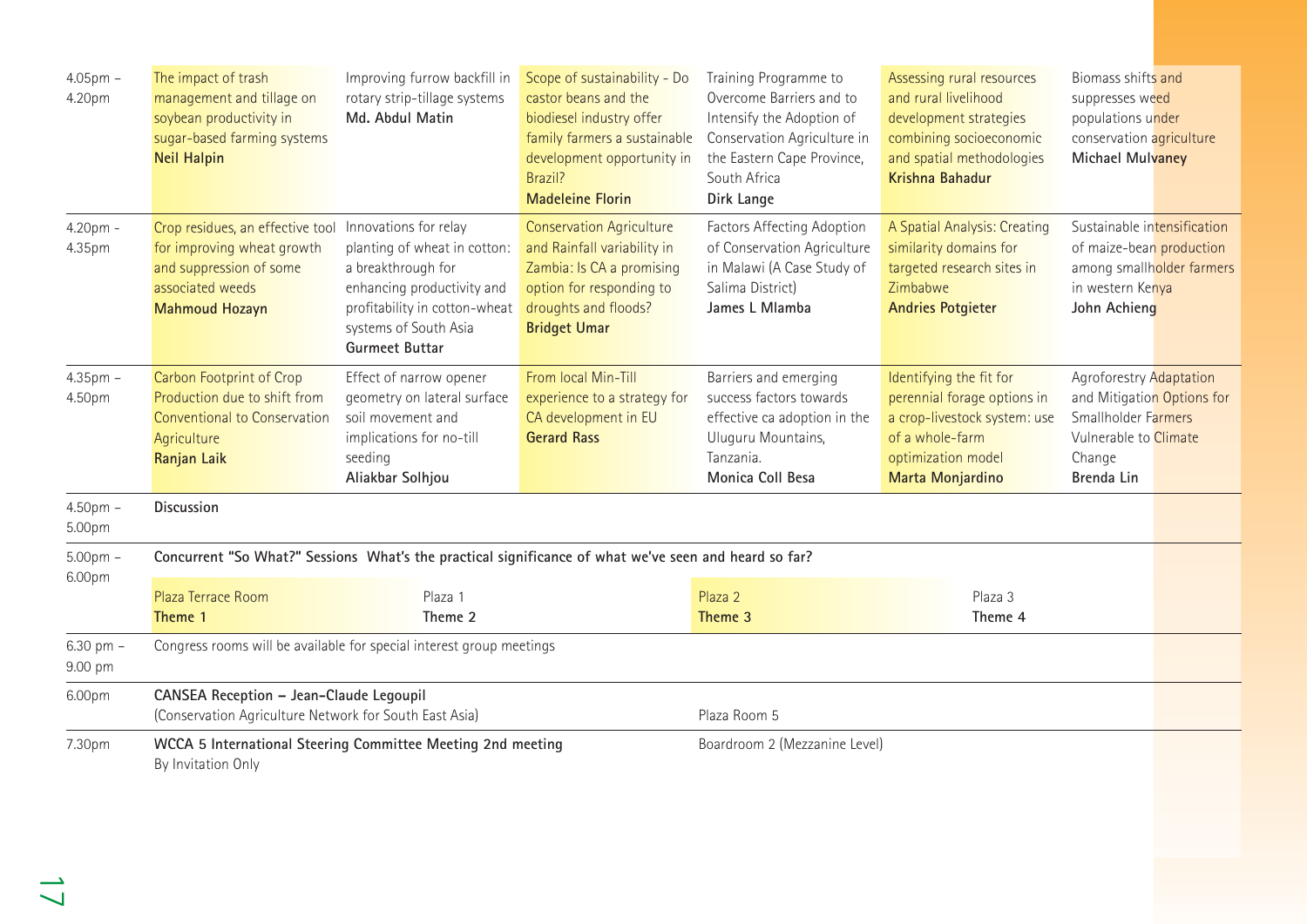## Program Day 3: Wednesday 28th September 2011 **Mid-Congress Field Day at University of Queensland's Gatton Campus**

| 7.45am | Meet at main entrance of Brisbane Convention & Exhibition Centre |
|--------|------------------------------------------------------------------|
| 8.00am | Buses depart to University of Queensland, Gatton                 |

9.30am Arrival at University of Queensland, Gatton

The field day event will be held at University of Queensland Gatton Campus, about 80 km west of Brisbane. This will be a full day program with demonstrations in the field, combined with workshops, discussions and software demonstrations in campus buildings, concluding with the Congress dinner. A detailed program and map will be handed out at the Congress, and lunch provided for Congress participants.

At lunchtime, there will be a brief address by Dr Tom Lumpkin, Director of CIMMYT, and Bill Crabtree, No-Till Consultant.

Prof Neal Menzies, Head, School of Agriculture and Food, University of Queensland, will welcome delegates pre-dinner.

Farmers will be invited to participate in the field day, and we expect valuable and informative interactions at demonstrations and discussions.

## **Field events:**

Commercial No-till SeedersExperimental No-till Seeders Commercial spray technology

Precision Agriculture, Satellite & UAV Images Proximal Monitoring, Precision Guidance Soil Condition Assessment, Rainfall Simulator Soil Health, Structure and Root Architecture Power Penetrometer, Soil Pit

### **Campus events:**

#### **Workshops:**

Empowering smallholders for CA. CTF reduced till for intensive vegetables. Integrated assessment of farming systems. Rice residue management.

#### **Demonstrations**

Farming Systems Design APSIM demonstrations.Spray nozzle performance

**Discussion events.** Forum: Mining and Agriculture

### **4th Farming Systems Design Conference Planning Meeti**

**Q&A: Farmers, Manufacturer, Scientist** 

## **3.3 Adoption and Innovation**

Chair: Mary Johnson

|      |                                   | 11.00am - 11.20am Wolfgang G. Sturny<br>From plow to no-till: the Bernese farmer<br>to farmer's incentive soil support program                 |
|------|-----------------------------------|------------------------------------------------------------------------------------------------------------------------------------------------|
|      | 11.20am - 11.35am Rob Youl        | Landcare - apaptable program for rural<br>community development                                                                                |
|      | 11.35am - 11.50am Jeremy Bourgoin | Engaging local communities in<br>negotiating their own pathway towards<br>conservation practices                                               |
| inq: | $11.50$ am - 12.05pm Sanjay Arora | Natural Resource Conservation through<br>Watershed approach vis-à-vis economic<br>sustainability in foothills of Northwest<br>Himalayas, India |
|      | 12.05pm - 12.20pm Hendrik Smith   | Promotion of CA in South Africa:<br>evolution and impact                                                                                       |

 $\infty$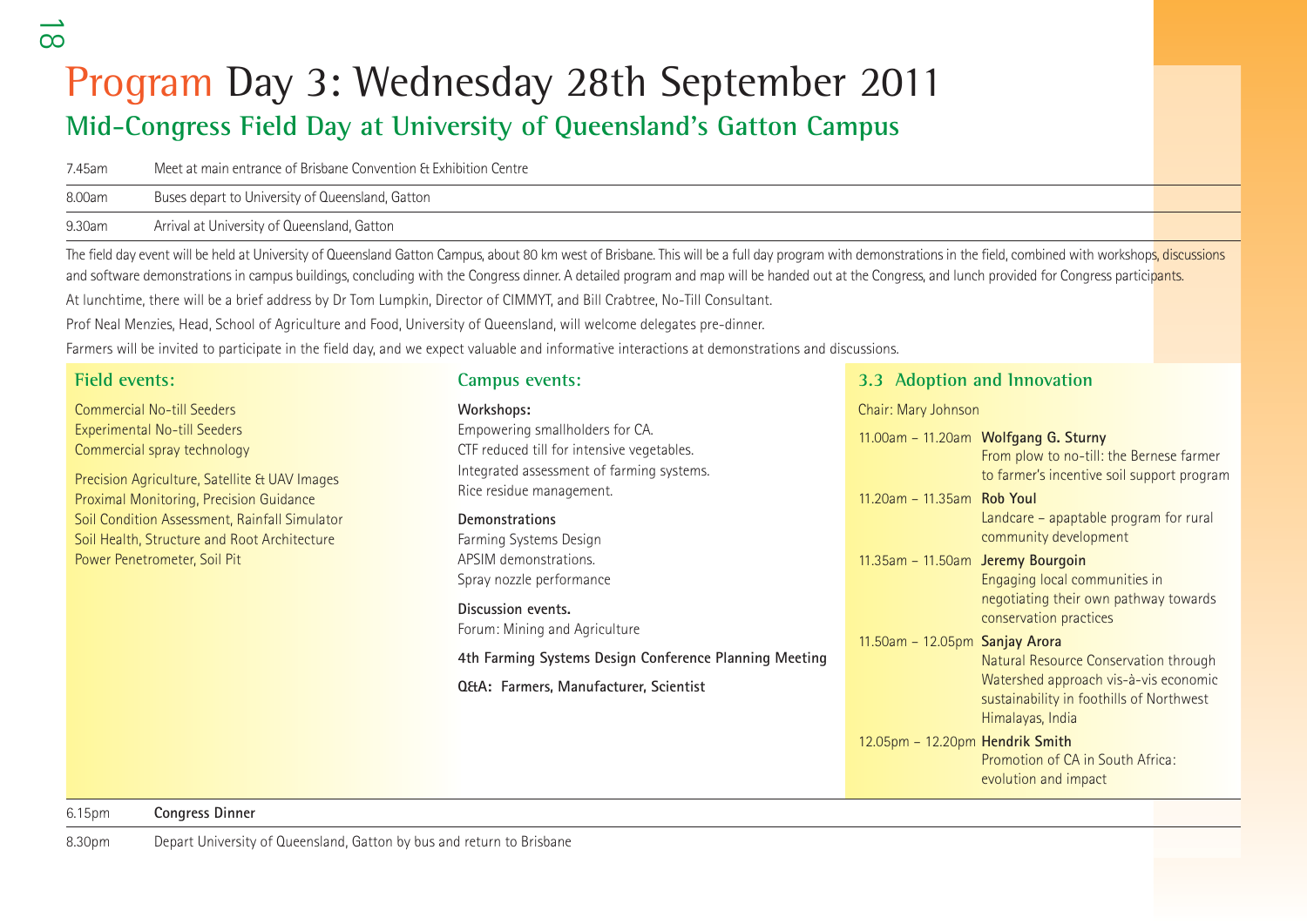## Program Day 4: Thursday 29th September 2011

8.30am – Plaza Terrrace Room9.00am **Keynote Speaker - Theme 4** Dr Kamel Shideed, ICARDA Informing Water Policy Development for Sustainable and Productive Food Production Systems in Dry Areas. 9.00am – **Concurrent Paper Sessions** 10.30am **Plaza Terrace Plaza 1 Plaza 2 Plaza 3 Plaza 4 Plaza 5 M2** 1.2 More integrative CA systems Solutions **Chair Rick Peries**9.00am – Trade-offs of crop 9.20am residue use in smallholder mixed farming systems in Sub-Saharan Africa and South Asia**Diego Valbuena**  9.20am – Maize Yield Increases and Termite Prevalence and 9.35am Stabilization under CA in Crop Lodging under Semi-arid Districts of Tanzania**Saidi Mkomwa**9.35am – Conservation tillage 9.50am systems for peanut cultivars in rotation with sugarcane and pastures in Brazil: effects on yield pod and root growth **Denizart Bolonhezi**1.4 & 1.5 Reducing Offand On-Site Impacts **Chair Gustavo Merten** 1.6 Adaptation of CA to across environments**Chair Bram Govaerts**3.2 Adoption and Innovation platforms **Chair Rick Llewellyn**  2.2 New systems analysis tools in farming systems design **Chair Daniel Rodriguez**  2.2 New farming systems designs in dryland agriculture **Chair John Dimes**2.1+2.4 Farming Systems Design: Biodiversity and soil health**Chair Richard Doyle**  Spatial variation of soil constraints and its implications for sitespecific soil and nutrient management in conservation agriculture **Yash Dang** The adoption of conservation agriculture seeder fabrication and in the Lake Aleotra areaafter 10 years **Eric Penot**Farmer innovation:uptake of zero tillage in Iraq **Sinan Jalili**Whole-farm models: areview of recent approaches **Mike Robertson** Is there an ideal farming system to maximize stored soil water in theEastern Australian, Vertosol dominated, semi arid sub tropics? **Jeremy Whish** Does landscape heterogeneity modulate the trade-off betweenproduction and biodiversity **Muriel Tichit**ConservationAgriculture in Semi-arid Zimbabwe**Eleanor Mutsamba**Experience in low cost CA farming systems with small scale farmers of north easternTanzania**Joseph Mwalley** Conservation Agriculture Adoption Challenges in Zimbabwe **Kizito Mazvimavi**Designing modular frameworks for crop modelling: implementation and guidelines for use **Myriam Adam** Irrigated lucerne and dryland sorghum are effective crop options for reducing deep drainage in the farming systems of the Lockyer Valley, Australia **Brett Robinson**Agroecology-based aggradationconservation agriculture (ABACO): targeting resource-limited anddegraded environments of semi-arid Afric **Pablo Tittonell** Using Conservation Agriculture to improve water use efficiency in wheat crops on the Branson farm in SouthAustralia.**Mark Branson**Does ConservationAgriculture Pay? Experiences from Zimbabwe**Killain Mutiro**Up-scaling of Conservation Agriculture in Zambia: Some key practical barriers in practice of minimum tillage among smallholder farmers**Progress Nyanga** A Modelling Approach to Explore the Impact of Root Distribution andCitrate Release onPhosphorus Use Efficiency of Crops **Enil Wang**  Long-term evaluation of dryland cropping systems intensification for sustainableproduction in the semi-arid tropics of India**V Nageswara Rao** A more predictable approach to sequestration of organic carbon in soil**Peter McGee**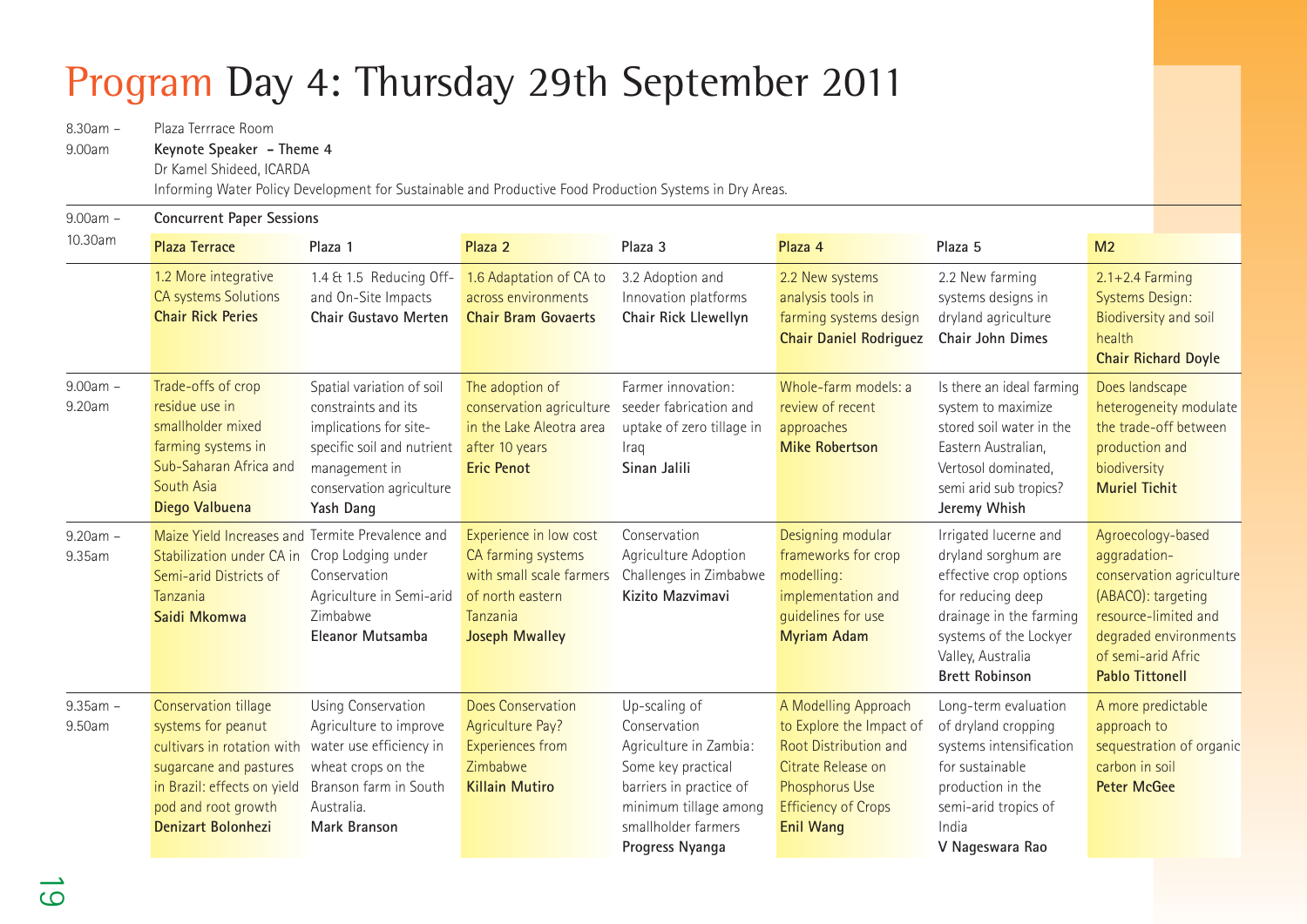20

|                         | Plaza Terrace                                                                                                                      | Plaza 1                                                                                                                                                              | Plaza 2                                                                                                             |         | Plaza 3                                                                                                                                                                                          | Plaza 4 |                                                                                                                        | Plaza 5                                                                                                                   |                                                         | M <sub>2</sub>                            |                                                                                                                           |  |  |
|-------------------------|------------------------------------------------------------------------------------------------------------------------------------|----------------------------------------------------------------------------------------------------------------------------------------------------------------------|---------------------------------------------------------------------------------------------------------------------|---------|--------------------------------------------------------------------------------------------------------------------------------------------------------------------------------------------------|---------|------------------------------------------------------------------------------------------------------------------------|---------------------------------------------------------------------------------------------------------------------------|---------------------------------------------------------|-------------------------------------------|---------------------------------------------------------------------------------------------------------------------------|--|--|
| 9.50am -<br>10.05am     | No-till dryland sugarbeet White grubs,<br>production in the semi-<br>arid US High Plains<br>Drew Lyon                              | Scarabaeidae larvae<br>(Insecta, Coleoptera)<br>control by plants in CA:<br>effects on macrofauna<br>diversity<br>Bodovololona Rabary                                | Conservation<br>agriculture in dryland<br>agro-ecosystems of<br>Ethiopia<br><b>Tewodros Mesfin</b>                  |         | A Qualitative expert<br>Assessment Tool (QAToCA)<br>for assessing the adoption<br>of Conservation<br>Agriculture in Africa:<br>selected application in<br>Kenya and Tanzania<br>Hycenth Tim Ndah | systems | Modernizing traditional<br>agriculture -<br>Optimization of maize-<br>vegetable intercropping<br><b>Sebastian Munz</b> | Economics of growing<br>mungbean after rice in<br>the rainfed lowlands of<br>Cambodia<br>Sareth Chea                      |                                                         | phosphate (MAP)<br><b>David Gale</b>      | Opportunity to increase<br>phosphorus efficiency<br>through co-application<br>of organic amendments<br>with mono-ammonium |  |  |
| $10.05$ am -<br>10.20am | Soil organic carbon and<br>nitrogen sequestration<br>by long-term of CA in<br><b>Mollisol in Mexico</b><br><b>Joel Perez Nieto</b> | Simulating maize (Zea<br>Mays L.) responses to<br>fertilizer under CA<br>practices in two distinct<br>pedo-climatic zones of<br>Zimbabwe<br><b>Frederico Pancaro</b> | Conservation<br>Agriculture for<br>Smallholders in Africa:<br>Lessons, Challenges and<br>the Vision<br>Saidi Mkomwa |         | Developing and<br>adapting mechanized<br>conservation agriculture<br>machinery for<br>smallholder systems of<br>southern Africa<br>Lewis T Mataba                                                | model   | Towards an efficient<br>and useful crop disease<br><b>Roger Lawes</b>                                                  | Intercropping maize and<br>mungbean to intensify<br>summer cropping<br>systems in Queensland,<br>Australia<br>Joseph Eyre |                                                         | grain yield and soil<br>organic carbon: a | Effects of conservation<br>agriculture and manure<br>application on maize<br>comparative analysis<br>Leonard Rusinamhodzi |  |  |
| $10.20am -$<br>10.30am  | Discussion                                                                                                                         |                                                                                                                                                                      |                                                                                                                     |         |                                                                                                                                                                                                  |         |                                                                                                                        |                                                                                                                           |                                                         |                                           |                                                                                                                           |  |  |
| $10.30am -$<br>11.00am  | <b>Morning Tea</b>                                                                                                                 |                                                                                                                                                                      |                                                                                                                     |         |                                                                                                                                                                                                  |         |                                                                                                                        |                                                                                                                           |                                                         |                                           |                                                                                                                           |  |  |
| $11.00am -$             | <b>Concurrent Workshop Sessions</b>                                                                                                |                                                                                                                                                                      |                                                                                                                     |         |                                                                                                                                                                                                  |         |                                                                                                                        |                                                                                                                           |                                                         |                                           |                                                                                                                           |  |  |
| 12.30pm                 | <b>Plaza Terrace</b>                                                                                                               | Plaza 1                                                                                                                                                              |                                                                                                                     | Plaza 2 |                                                                                                                                                                                                  |         | Plaza 3                                                                                                                |                                                                                                                           | Plaza 4                                                 |                                           |                                                                                                                           |  |  |
|                         | Herbicide Resistance and<br>Pesticide Issues in CA<br>Jacques Wery (INRA-France)                                                   | Payment for Environmental<br>Certification                                                                                                                           | Services: Policy, Indicators and<br>Ricardo Ralisch (U. De Londrinas)                                               |         | Climate Change Mitigation and<br><b>Adaption PIARN</b><br>Richard Eckard, University of<br><b>Melbourne</b>                                                                                      |         | ACT 2 Empowering Smallholders<br>for CA Adoption<br>Saidi Mkomwa                                                       |                                                                                                                           | Landcare and Community<br>Engagement<br><b>Rob Youl</b> |                                           |                                                                                                                           |  |  |
| 11.00am                 | Paper Session - Plaza 5<br>4.3 Interventions and Impacts<br>Chair Jean-Francois Rochecouste                                        |                                                                                                                                                                      |                                                                                                                     |         |                                                                                                                                                                                                  |         |                                                                                                                        |                                                                                                                           |                                                         |                                           |                                                                                                                           |  |  |
| 11.00am -<br>11.15am    | Bio-economic optimisation of land use to manage natural resources<br>lan Hume                                                      |                                                                                                                                                                      |                                                                                                                     |         |                                                                                                                                                                                                  |         |                                                                                                                        |                                                                                                                           |                                                         |                                           |                                                                                                                           |  |  |
| $11.15$ am -<br>11.30am | A framework for international standard for CA: stewardship for sustainable production<br>Shan-Jung Lin                             |                                                                                                                                                                      |                                                                                                                     |         |                                                                                                                                                                                                  |         |                                                                                                                        |                                                                                                                           |                                                         |                                           |                                                                                                                           |  |  |
| 11.30am -<br>11.45am    | The spatial agglomeration of low-impact farming intensity: implications for biodiversity conservation<br>Felix Teillard            |                                                                                                                                                                      |                                                                                                                     |         |                                                                                                                                                                                                  |         |                                                                                                                        |                                                                                                                           |                                                         |                                           |                                                                                                                           |  |  |
| $11.45am -$<br>12.00pm  | Sustainable agriculture in Carbon arithmetics LIFE+ Agricarbon<br>Emilio González-Sanchez                                          |                                                                                                                                                                      |                                                                                                                     |         |                                                                                                                                                                                                  |         |                                                                                                                        |                                                                                                                           |                                                         |                                           |                                                                                                                           |  |  |